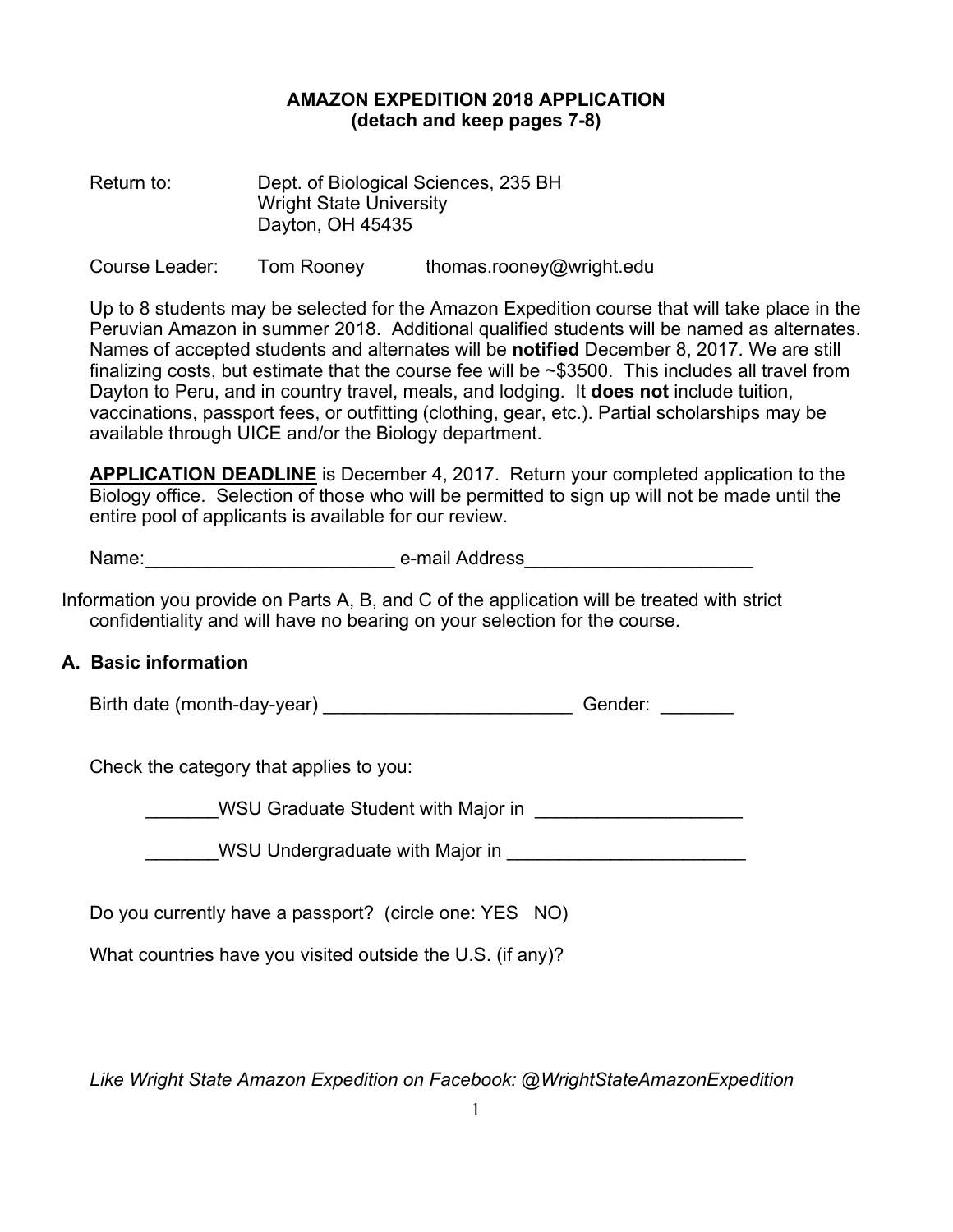# **B. Emergency Contact**

Provide the name, address, phone of relative or other person to be contacted during field trip in case of emergency:

| Name: <u>2000 - 2000 - 2000 - 2000 - 2000 - 2000 - 2000 - 2000 - 2000 - 2000 - 2000 - 2000 - 2000 - 2000 - 2000 - 2000 - 2000 - 2000 - 2000 - 2000 - 2000 - 2000 - 2000 - 2000 - 2000 - 2000 - 2000 - 2000 - 2000 - 2000 - 2000 </u>                                                                                                                                                                                  |
|-----------------------------------------------------------------------------------------------------------------------------------------------------------------------------------------------------------------------------------------------------------------------------------------------------------------------------------------------------------------------------------------------------------------------|
|                                                                                                                                                                                                                                                                                                                                                                                                                       |
| Contact's home phone: () ______________________                                                                                                                                                                                                                                                                                                                                                                       |
| Contact's cell phone: ( ) _____________________                                                                                                                                                                                                                                                                                                                                                                       |
| <b>C. Health and Wellness</b>                                                                                                                                                                                                                                                                                                                                                                                         |
| What is your general state of health? _________________________ Date of last checkup? _________                                                                                                                                                                                                                                                                                                                       |
| The course includes hiking and physical activity in extreme heat (heat index will usually be<br>over 100°F) and rain. We travel extensively on motorized canoes, small planes, and<br>passenger vans, each of which involves prolonged sitting and can contribute to motion<br>sickness. Do you have physical limitations that you feel might restrict your activity during the<br>field course (circle one: YES NO): |
|                                                                                                                                                                                                                                                                                                                                                                                                                       |
|                                                                                                                                                                                                                                                                                                                                                                                                                       |
| Do you take any medication daily? (circle one: YES NO) If so, please list:                                                                                                                                                                                                                                                                                                                                            |

Do you take any medications that require refrigeration? (circle one: YES NO)

Are you allergic to bee stings? (circle one: YES NO)

Are you afraid of heights? (circle one: YES NO)

Do you have any food allergies or sensitivities? If so, please list:

Do you have any dietary restrictions (vegetarian, etc.)? Please list: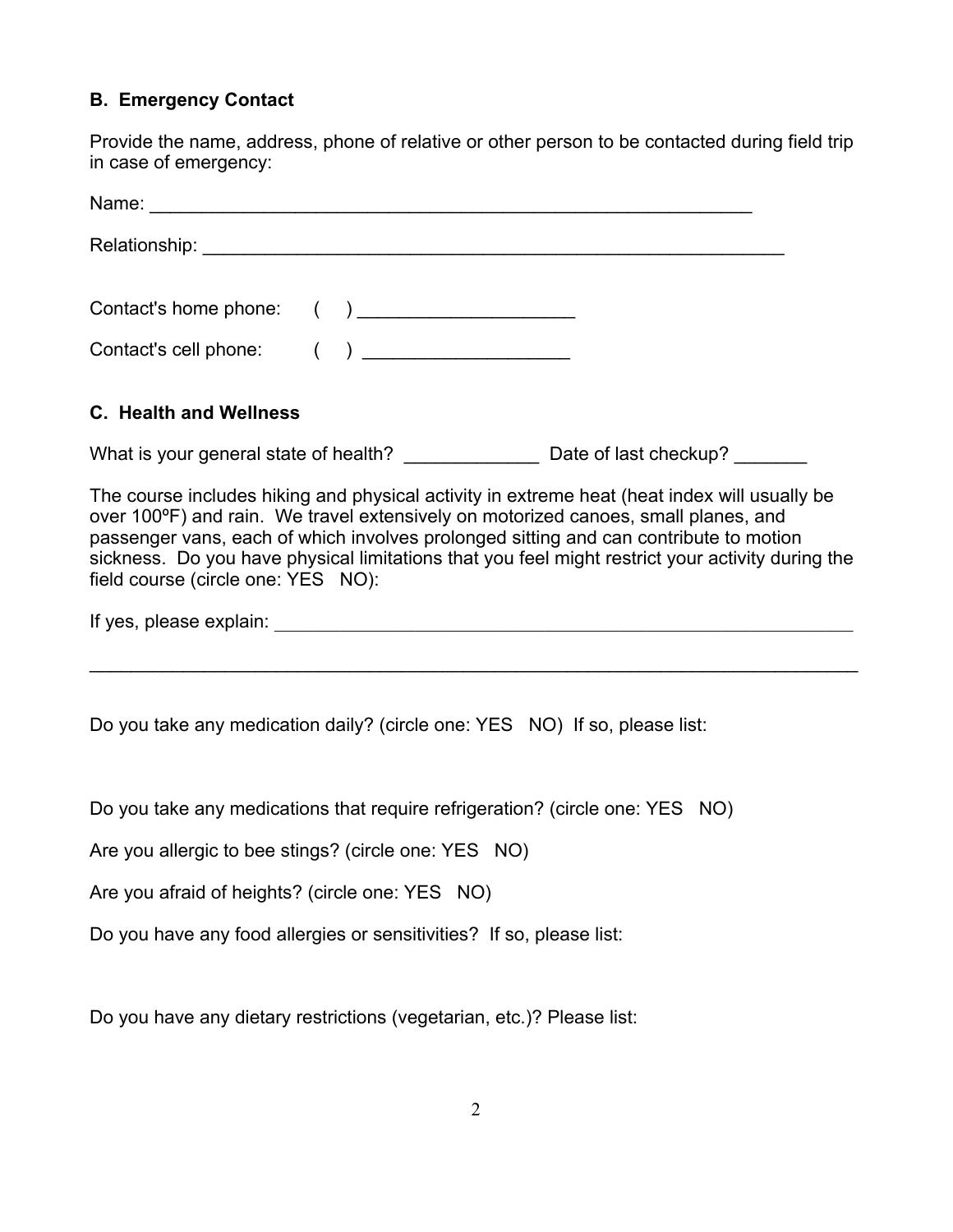# **D. Skills and Abilities**

1. Are you or have you been CPR-certified? (circle one: YES NO)

2. Can you swim? (circle one: YES--strong swimmer YES--average swimmer NO)

3. Do you speak or understand any Spanish? (circle one: No, I don't know Spanish – I know a few basic phrases – SÍ, puedo pedir preguntas y entender palabras en español – SÍ, hablo español con fluencia.)

4. Do you have any special skills (like paramedic, lifeguard, outdoor leadership, wilderness survival, military experience etc.) relevant to the group's well-being?

5. Do you have any special natural history skills or interests (identifying birds, reptiles, plants etc.) relevant to the group's field experience?

6. List all upper level (BIO 2000 level and higher, or their equivalent if taken elsewhere) Biology courses you will have completed by the end of Fall 2015. Also indicate if you are enrolled in or have completed BIO 2310 –Evolution and Ecology.

What is your current GPA?

When do you plan to receive your degree?

semester vear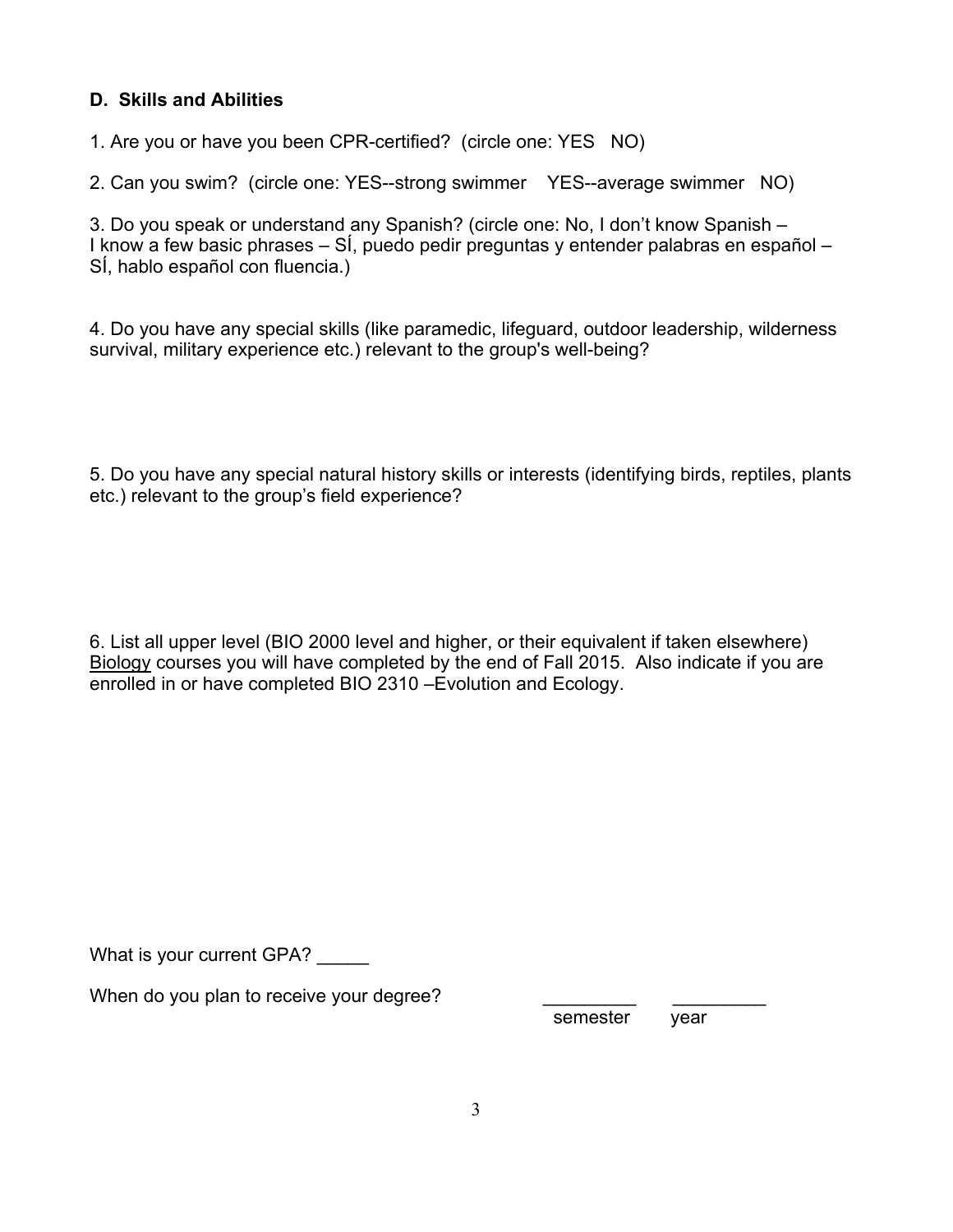Provide the name and department a WSU faculty member most familiar with your academic performance and potential.

 $\mathcal{L}_\text{max}$  , and the contract of the contract of the contract of the contract of the contract of the contract of

Name Department

# **E. Personal Goals and Learning Dimensions**

Describe your post-university goals:

Why you want to participate in this course: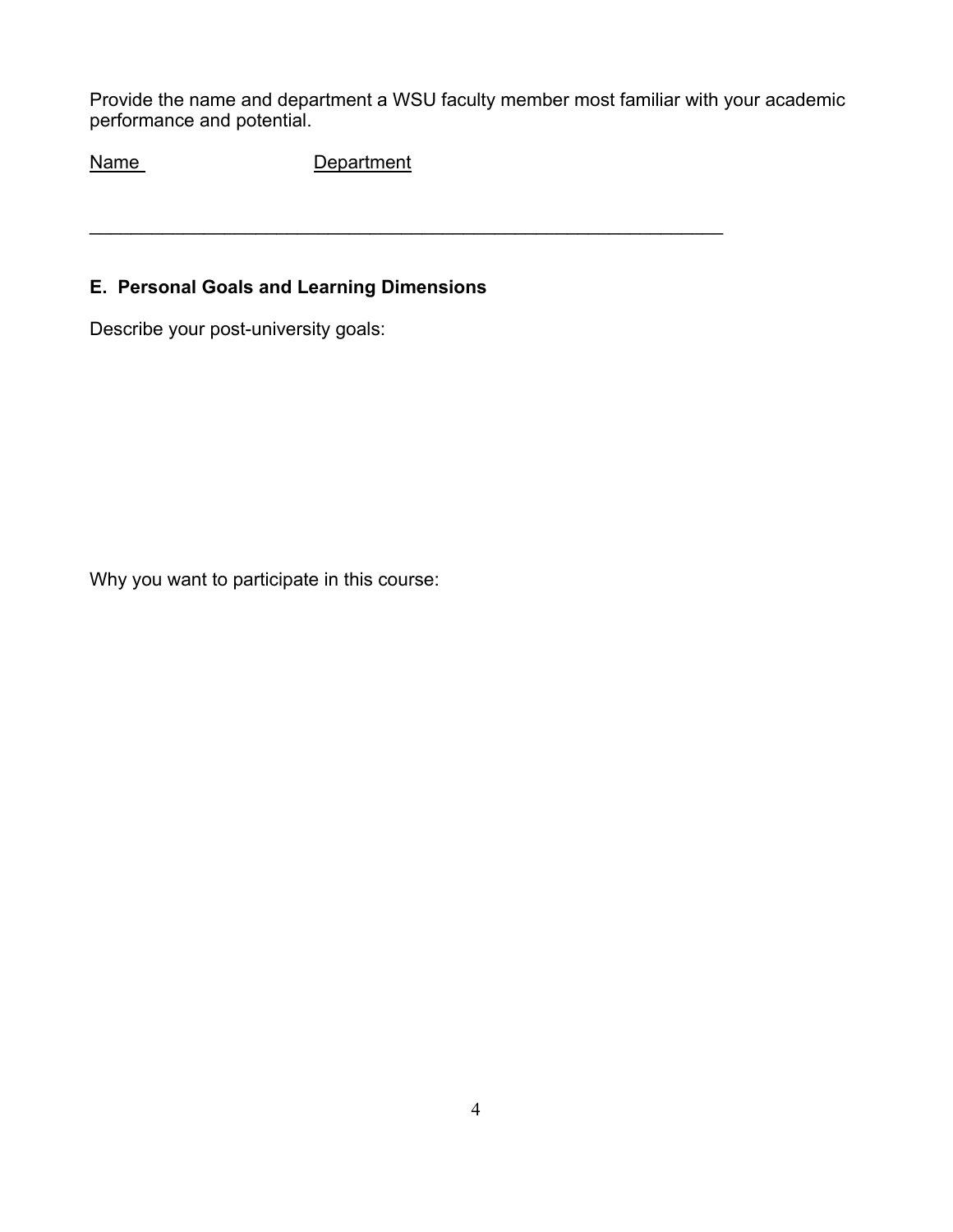Describe one of your favorite places:

What do you hope to experience in the Amazon that you cannot experience through a class, the internet, or a tv-nature special?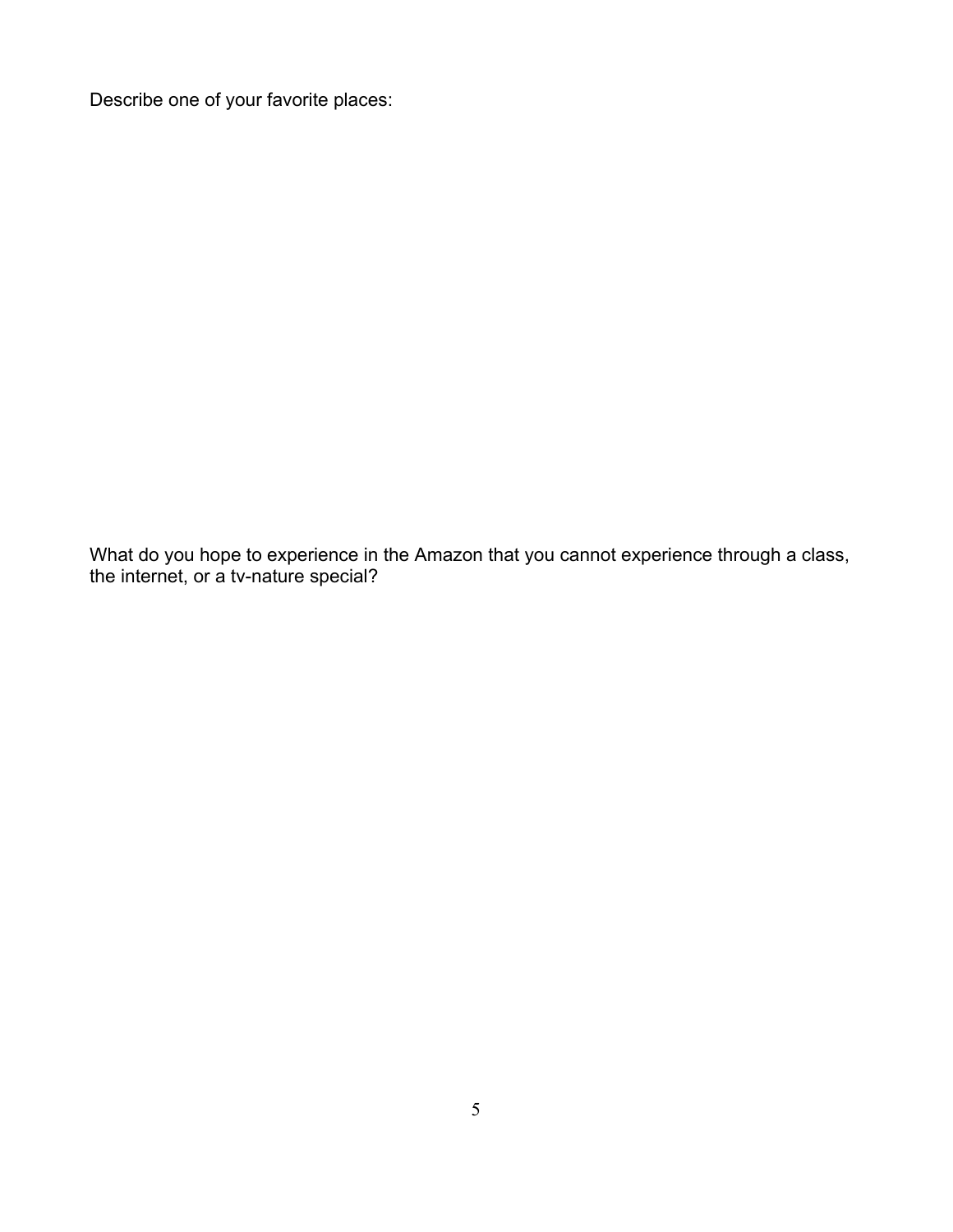1 = Statement does not describe you at all  $2$  = Statement describes you very little  $3$  = Statement describes you somewhat 4 = Statement describes you pretty well 5 = Statement describes you exactly

- The world of plants and animals is important to me.
- I enjoy learning new words and do so easily.
- I do not get lost easily and can orient myself with either maps or landmarks.
- I feel really good about being physically fit.
- I like to be with all different types of people.
- I often think about the influence I have on other people.
- \_\_\_\_I like to read.
- \_\_\_\_I enjoy learning about nature.
- I have the ability to represent what I see by drawing or painting.
- I enjoy new or unique social situations.
- I like to keep a daily journal of my daily experiences.
- I often think about the problems in my community, state, and/or world and what I can do to help rectify any of them.
- I can remember the tune of a song when asked.
- \_\_\_\_I enjoy hiking in natural places.
- I do like to tell stories in a group.
- I feel safe when I am with strangers.
- I like encountering insects in the wild.
- I am an adventurous eater and like to try new foods.
- \_\_\_\_ I usually have a good appetite and like to eat healthy foods.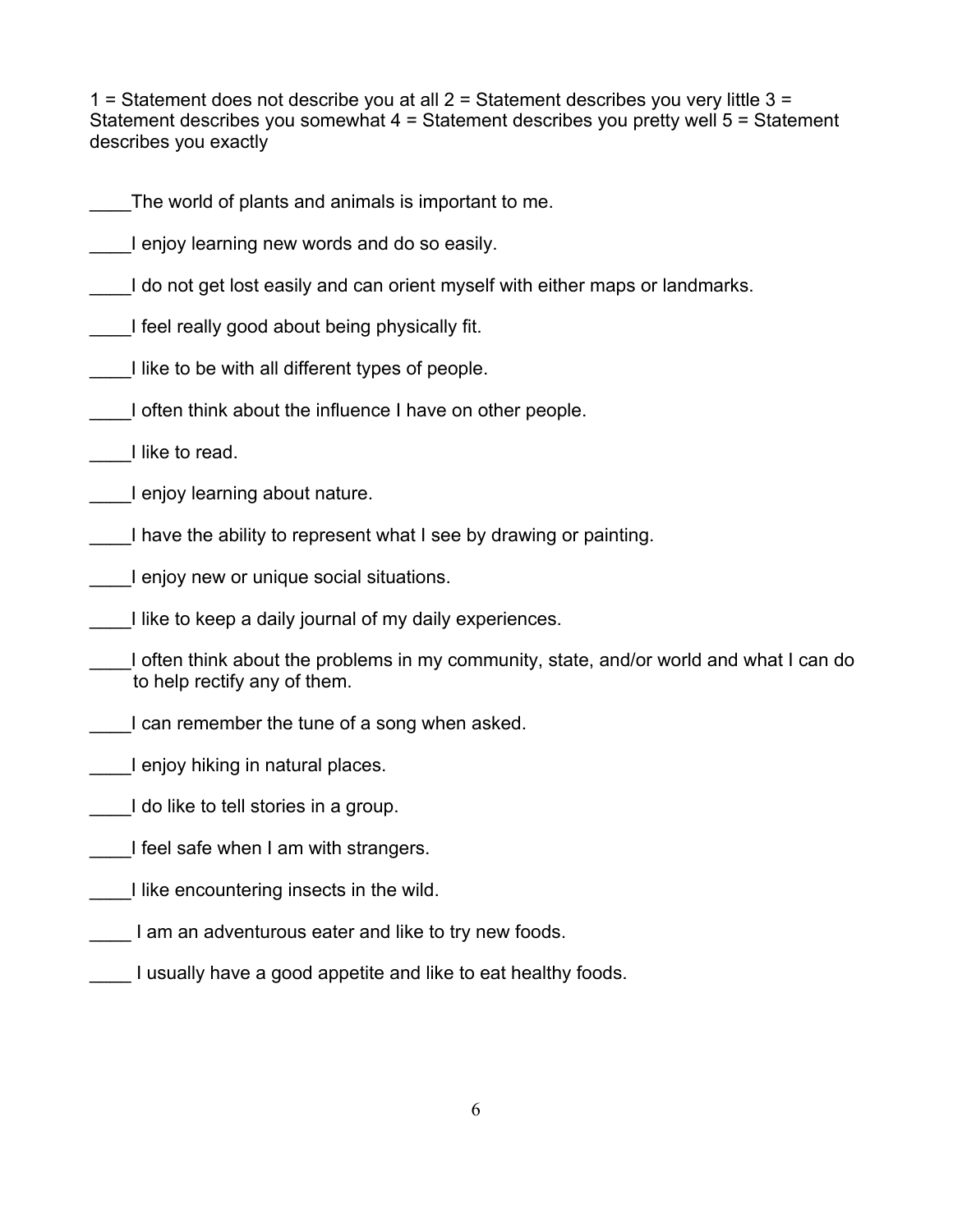### **(detach and keep these last two pages, p 7-8)**

### **AMAZON EXPEDITION FIELD COURSE**

#### **Taught during summer session 2018**

**Course Goals**: This course is an upper level undergraduate biology field course, although non-biology majors and graduate students will be considered.

Since tropical ecology is a complex subject, it is difficult to list all useful background courses. We assume that everyone submitting an application knows the names and major characteristics of the phyla, and grasps the major concepts of ecology. Course work (e.g., *Evolution & Ecology, Conservation Biology, Tropical Ecology, Ornithology, Marine Biology*) or previous ecological field experience is extremely helpful.

Students are selected on the basis of their qualifications to take the course, the strength of their undergraduate academic performance, the skills they bring to the expedition, and their expressed commitment to share their knowledge and experience with others. Needing the course to graduate is not a sufficient reason to be selected.

This expedition is fun and life-changing (just ask former students!), but also physicallydemanding. At times, you will be sleep-deprived. You will be overheated. You will get wet. You might at times feel ill. This is counterbalanced by the fact that very few people have the opportunity to visit the most biologically-diverse parts of the Amazon rainforest.

It is challenging to see wildlife in the Amazon, because the thick forest cover limits sight lines. Still, some wildlife is easy to find. Students will certainly see wild primates, including howler monkeys, squirrel monkeys, and capuchins. You will definitely see parrots, macaws, and around 100 species of tropical birds (which Dr. Rooney will teach you to identify if you are so inclined). In previous courses, the class has seen giant anteater, jaguar (two separate classes have seen jaguar!), tapir, capybara, anaconda, and other iconic Amazon wildlife. We will take forest hikes and will have opportunities to see the rainforest from above in a canopy tower. In addition to learning about the rainforest, we will examine some of the problems confronting conservation of tropical rainforests. We expect you to take advantage of this tremendous opportunity by working hard on the course, even if you find yourself ill, overheated, uncomfortable, or tired. Thus, we expect an active group of enthusiastic and fully engaged students – others need not apply!

I encourage engaging in a physical conditioning program in March-April, 10-12 weeks before departure. This should include 3-5 cardio workouts per week (20-30 minutes each) and some basic strength training exercises.